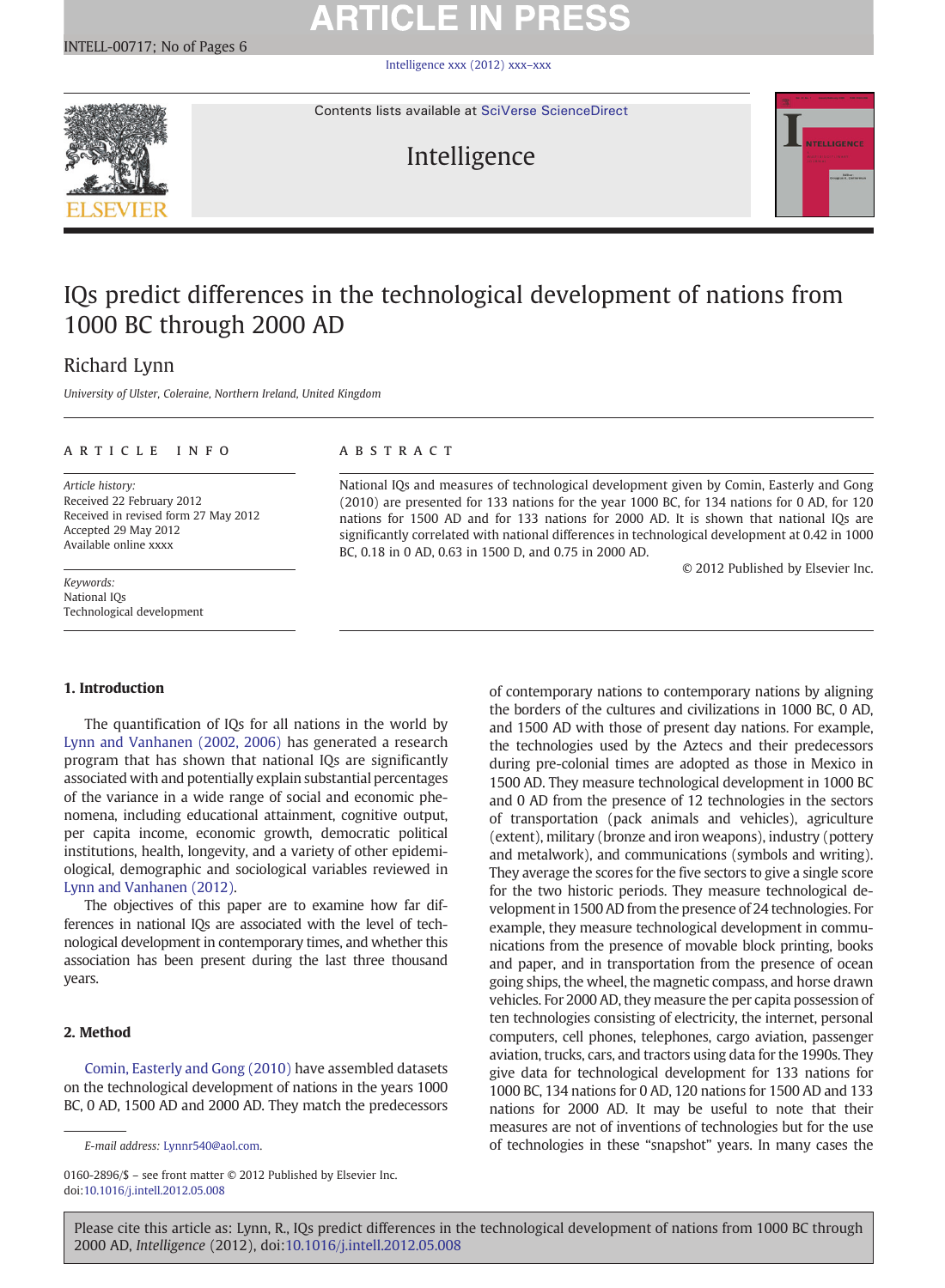2 R. Lynn / Intelligence xxx (2012) xxx–xxx

technologies were invented in one country and copied in neighboring countries.

To examine how far these measures of technological development are associated with IQs, we use the data for contemporary national IQs initially published by [Lynn and](#page-5-0) [Vanhanen \(2002, 2006\)](#page-5-0) and updated by [Meisenberg and](#page-5-0) [Lynn \(2011\).](#page-5-0) In addition to the IQs given in [Meisenberg and](#page-5-0) [Lynn \(2011\),](#page-5-0) in the present analysis an IQ of 89.5 is given for Israel/Palestine calculated as the average of Israel 94.4 and Palestine 84.6; and an IQ of 73.3 for Lesser Antilles is given as the mean of Netherlands Antilles (87), St. Lucia (62) and St. Vincent (71).

National IQs are also given for the predecessors of contemporary nations in 1000 BC, 0 AD and 1500 AD in order to examine the relation of these to the technological development data for the predecessors of contemporary nations given by [Comin, Easterly and Gong \(2010\)](#page-5-0). For many nations there has been little change in the demographic nature of the populations during the 3000 years examined in this study. For these it is assumed that the IQs have remained the same in the four years 1000 BC, 0 AD, 1500 AD and 2000 AD. However, there are some nations in which there has been considerable change in the demographic nature of the populations during the last five centuries as a result of colonization mainly by Europeans and in some cases by Asians who have replaced or interbred with the indigenous populations. These are all the nations in the Americas, Australia, New Zealand, Singapore and Papua New Guinea. For these, the IQs of the indigenous populations given in [Lynn \(2006, p.169\)](#page-5-0) are used for 1000 BC, 0 AD, 1500 AD. Thus, Australia in 1000 BC, 0 AD and 1500 AD was inhabited by aborigines and is assigned the Aboriginal IQ of 62. New Zealand was inhabited by the Maori before European colonization and is assigned the Maori IQ of 90 given in [Lynn \(2006, p.169\).](#page-5-0) All the nations in the Americas were inhabited by Native American Indians before European colonization and are assigned an IQ of 86. Singapore was inhabited by Malays before the population was largely replaced by Chinese in the nineteenth century and is assigned an IQ of 92, the same as that of Malaysia given in [Lynn \(2006, p.169\).](#page-5-0) Papua New Guinea was inhabited by an aboriginal population in 1000 BC, 0 AD and 1500 AD and is assigned an IQ 63 given in [Lynn \(2006, p.169\)](#page-5-0).

### 3. Results

Descriptive statistics for the variables are given in [Table 1.](#page-2-0) Column 1 lists the nations. Columns 2 through 5 give the data assembled by [Comin, Easterly and Gong \(2010\)](#page-5-0) on technological development in 1000 BC, 0 AD, 1500 AD and 2000 AD. Column 6 gives IQs for 1000 BC, 0 AD and 1500 AD (designated Historical IQs). Column 7 gives IQs for 2000 AD (designated Contemporary IQs). [Table 2](#page-4-0) gives the correlations between the variables, with the sample sizes in parentheses.

#### 4. Discussion

The results show that historic national IQs are significantly correlated with national differences in technological development in the years 1000 BC  $(r=0.42)$ , 0 AD  $(r=0.18)$  and 1500 AD  $(r=0.63)$ , and that contemporary national IQs are significantly correlated with national differences in technological development in the year 2000 AD ( $r=0.75$ ).

The principal reason for the lower correlation of 0.42 between historic national IQs and technological development in 1000 BC compared with the correlation of 0.75 between contemporary national IQs and technological development in 2000 AD is that in 1000 BC technological development was more advanced in the warm temperate nations of southern Europe, North Africa and the Middle East than in the colder temperate but higher IQ nations of northern and central Europe. Thus, in 1000 BC all the nations of northern and central Europe had a score of 0.6 on technological development, while scores of 1.0 were obtained in the southern European nations of Bosnia and Herzegovina, Croatia, Greece, Italy and Serbia, and in the North African and Middle East nations of Afghanistan, Chad, Iran, Mauritania, Morocco, Pakistan, Sudan and Turkey, and scores of 0.9 were obtained in Algeria and Egypt. A similar association between latitude and technological development was present in 1000 BC in East Asia. Technological development was highest at 0.9 in the warmer latitudes of southern China (measured in the civilization in the valley of the Yangtze) and Hong Kong than in more northerly Korea (0.6) and Japan (0.1).

The explanations proposed for these changes are geographical and climatic. The first civilizations were developed in the valleys of the Tigris, Euphrates, Indus, Nile and Yangtze rivers because these flooded annually and deposited silt on which agricultural surpluses were grown that supported urban populations that produced the technological developments and other discoveries. These technological developments spread by diffusion to neighboring countries in which they were present by 1000 BC. For example, technological developments made in the Indus valley in Pakistan giving it a score of 1.0 had spread to neighboring Afghanistan and Iran by 1000 BC, giving both of these a score of 1.0. At this time, technological development in the nations of northern and central Europe and in Korea and Japan in northern Asia was retarded by distance from the countries that made these discoveries and by the harsher climates compared with the warmer climates that were more favorable to the early development of agriculture as noted by [Hart \(2007, p.414\).](#page-5-0)

Despite these anomalies, the correlation between historic national IQs and the technological development of nations in 1000 BC is positive at 0.42. The main reason for this is that technological development was low in all the nations of sub-Saharan Africa except Chad and Mauritania, both of which scored 1.0. But in 21 of these nations technological development was low at 0.3, while in the remaining six more southerly nations of sub-Saharan Africa technological development was zero, i.e. in Botswana, Zimbabwe, South Africa, Lesotho, Namibia and Mozambique. The low IQs in these nations make a considerable contribution to the positive association between IQ and the technological development of the complete sample of nations in 1000 BC.

A further contribution to the positive association between historical national IQ and the technological development of nations in 1000 BC is made by the nations of the Americas. These are all assigned an IQ of 86, and only Peru and Chile have a technological development score as high as 0.4 (based on the Inca civilization). Eleven of these countries have a technological development score of 0.3, one has a score of 0.2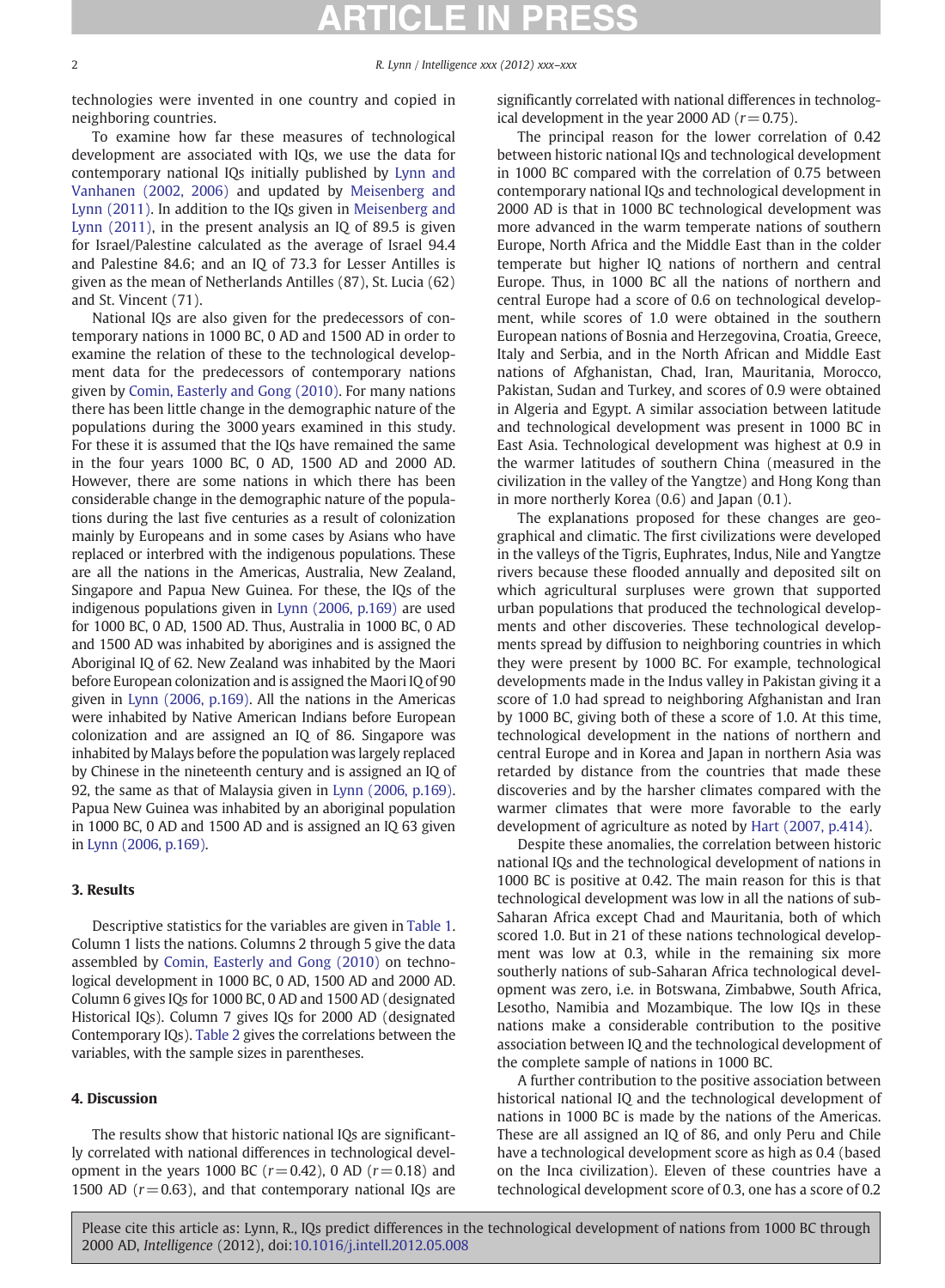## W

### R. Lynn / Intelligence xxx (2012) xxx-xxx 3

### <span id="page-2-0"></span>Table 1

Technological development (TD), historic IQs and contemporary IQs.

| Country                | TD                               | TD                       | TD                               | TD                               | Historic IQ   | Contemp IQ    |
|------------------------|----------------------------------|--------------------------|----------------------------------|----------------------------------|---------------|---------------|
|                        | BC                               | AD                       | AD                               | AD                               |               |               |
|                        | 1000                             | 0                        | 1500                             | 2000                             |               |               |
| Afghanistan<br>Albania | 1.00<br>$\overline{\phantom{0}}$ | 1.00<br>0.70             | 0.62<br>$\overline{a}$           | 0.28<br>0.34                     | 75.0<br>82.9  | 75.0<br>82.9  |
| Algeria                | 0.90                             | 1.00                     | 0.78                             | 0.35                             | 82.8          | 82.8          |
| Angola                 | 0.30                             | 0.60                     | 0.17                             | 0.23                             | 69.9          | 69.9          |
| Argentina              | 0.00                             | 0.00                     | 0.03                             | 0.48                             | 86.0          | 92.3          |
| Australia              | 0.10                             | 0.10                     | 0.00                             | 0.90                             | 62.0          | 99.2          |
| Austria                | 0.60                             | 1.00                     | 0.90                             | 0.79                             | 98.8          | 98.8          |
| Bangladesh             | 0.30                             | 1.00                     | 0.63                             | 0.27                             | 81.0          | 81.0          |
| Belarus                | 0.60                             | 0.70                     | $\overline{a}$                   | 0.33                             | 95.1          | 95.1          |
| Belgium                | 0.60                             | 1.00                     | 0.90                             | 0.77                             | 99.2          | 99.2          |
| Belize                 | 0.30                             | 0.60                     | 0.23                             | $\equiv$                         | 86.0          | 76.7          |
| Benin<br>Bhutan        | 0.30<br>0.30                     | 0.60<br>1.00             | 0.17<br>$\overline{\phantom{0}}$ | 0.27<br>$\overline{\phantom{0}}$ | 67.7<br>84.2  | 67.7<br>84.2  |
| <b>Bolivia</b>         | 0.00                             | 0.50                     | 0.16                             | 0.39                             | 86.0          | 87.0          |
| Bosnia and Herzegovina | 1.00                             | 0.70                     | 0.82                             | 0.39                             | 93.3          | 93.3          |
| Botswana               | 0.00                             | 0.60                     | 0.10                             | 0.37                             | 77.2          | 77.2          |
| <b>Brazil</b>          | 0.10                             | 0.30                     | 0.13                             | 0.46                             | 86.0          | 86.0          |
| <b>Bulgaria</b>        | 0.50                             | 0.70                     | $\overline{\phantom{a}}$         | 0.55                             | 93.3          | 93.3          |
| Burkina Faso           | 0.30                             | 0.60                     | 0.51                             | 0.24                             | 71.0          | 71.0          |
| Cambodia               | 0.50                             | 0.70                     | 0.75                             | 0.25                             | 92.0          | 92.0          |
| Cameroon               | 0.30                             | 0.60                     | 0.17                             | 0.33                             | 68.2          | 68.2          |
| Canada                 | 0.10                             | 0.10                     | 0.13                             | 0.93                             | 86.0          | 100.4         |
| Central African Rep    | $\overline{\phantom{0}}$<br>1.00 | 1.00                     | 0.23                             | 0.27<br>0.27                     | 64.0<br>67.1  | 64.0          |
| Chad<br>Chile          | 0.40                             | 1.00<br>0.40             | 0.40<br>0.16                     | 0.52                             | 86.0          | 67.1<br>89.5  |
| China                  | 0.90                             | 1.00                     | 0.88                             | 0.33                             | 105.9         | 105.9         |
| Colombia               | 0.30                             | 0.30                     | 0.13                             | 0.47                             | 86.0          | 83.5          |
| Congo, Dem. Rep.       | 0.30                             | 0.60                     | 0.23                             | 0.28                             | 72.7          | 72.7          |
| Congo, Rep.            | 0.30                             | 0.60                     | 0.23                             | 0.35                             | 68.0          | 68.0          |
| Cook Islands           | $\overline{\phantom{0}}$         | $\overline{a}$           | 0.13                             | $\overline{\phantom{0}}$         | 89.0          | 89.0          |
| Costa Rica             | 0.30                             | 0.30                     | 0.13                             | 0.53                             | 86.0          | 89.4          |
| Cote d'Ivoire          | 0.30                             | 0.60                     | 0.17                             | 0.33                             | 68.6          | 68.6          |
| Croatia                | 1.00                             | 0.70                     | $\overline{\phantom{0}}$         | 0.67                             | 97.5          | 97.5          |
| Cuba<br>Czech Republic | 0.30<br>0.60                     | 0.30<br>1.00             | 0.13<br>0.82                     | 0.38<br>0.59                     | 86.0<br>98.8  | 86.8<br>98.8  |
| Denmark                | 0.60                             | 1.00                     | 0.90                             | 0.83                             | 97.4          | 97.4          |
| Ecuador                | 0.30                             | 0.40                     | 0.16                             | 0.40                             | 86.0          | 86.3          |
| Egypt                  | 0.90                             | 1.00                     | 0.78                             | 0.37                             | 82.7          | 82.7          |
| El Salvador            | 0.30                             | 0.60                     | 0.23                             | 0.34                             | 86.0          | 78.9          |
| Equatorial Guinea      | 0.30                             | $\overline{\phantom{0}}$ | 0.17                             | 0.35                             | 72.3          | 72.3          |
| Estonia                | 0.60                             | 0.70                     | $\overline{\phantom{0}}$         | 0.68                             | 99.8          | 99.8          |
| Ethiopia               | 0.30                             | 1.00                     | 0.53                             | 0.22                             | 68.5          | 68.5          |
| Fiji                   | $\overline{\phantom{0}}$         | $\overline{a}$           | 0.13                             | $\equiv$                         | 85.0          | 85.0          |
| Finland<br>France      | 0.60<br>0.60                     | 1.00<br>1.00             | 0.69<br>0.93                     | 0.87<br>0.81                     | 100.8<br>98.0 | 100.8<br>98.0 |
| Gabon                  | 0.30                             | 0.60                     | 0.17                             | 0.43                             | 76.6          | 76.6          |
| Gambia                 | 0.30                             | 0.60                     | $\overline{\phantom{0}}$         | 0.26                             | 62.0          | 62.0          |
| Germany                | 0.60                             | 1.00                     | 0.90                             | 0.81                             | 98.6          | 98.6          |
| Ghana                  | 0.30                             | 0.60                     | 0.38                             | 0.30                             | 70.5          | 70.5          |
| Greece                 | 1.00                             | 1.00                     | 0.93                             | 0.65                             | 93.1          | 93.1          |
| Guatemala              | 0.30                             | 0.60                     | 0.23                             | 0.37                             | 86.0          | 78.5          |
| Guinea                 | 0.30                             | $\equiv$                 | 0.40                             | 0.22                             | 66.5          | 66.5          |
| Guinea-Bissau          | $\overline{\phantom{0}}$         | 0.60                     | 0.27                             | 0.23                             | 66.5          | 66.5          |
| Guyana<br>Honduras     | 0.30<br>0.30                     | 0.30<br>0.30             | 0.13<br>0.23                     | 0.35<br>0.37                     | 86.0<br>86.0  | 86.0<br>81.0  |
| Hong Kong              | 0.90                             | 1.00                     | 0.88                             | 0.69                             | 105.7         | 105.7         |
| Hungary                | 0.60                             | 0.70                     | 0.90                             | 0.56                             | 98.2          | 98.2          |
| India                  | 0.70                             | 0.70                     | 0.76                             | 0.32                             | 82.6          | 82.6          |
| Indonesia              | 0.50                             | 0.70                     | 0.66                             | 0.32                             | 85.8          | 85.8          |
| Iran                   | 1.00                             | 1.00                     | 0.81                             | 0.39                             | 85.6          | 85.6          |
| Iraq                   | $\overline{\phantom{0}}$         | 1.00                     | 0.78                             | 0.37                             | 87.0          | 87.0          |
| Ireland                | $\overline{\phantom{0}}$         | 1.00                     | 0.80                             | 0.79                             | 95.7          | 95.7          |
| Israel/Palestine       | $\overline{\phantom{0}}$         | 1.00                     | $\bar{ }$                        | 0.72                             | 89.5          | 89.5          |
| Italy                  | 1.00<br>0.10                     | 1.00<br>0.70             | 0.90<br>0.82                     | 0.71<br>0.76                     | 95.9          | 95.9          |
| Japan<br>Jordan        | $\overline{\phantom{0}}$         | 1.00                     | $\overline{\phantom{0}}$         | 0.47                             | 104.1<br>86.7 | 104.1<br>86.7 |
|                        |                                  |                          |                                  |                                  |               |               |

(continued on next page)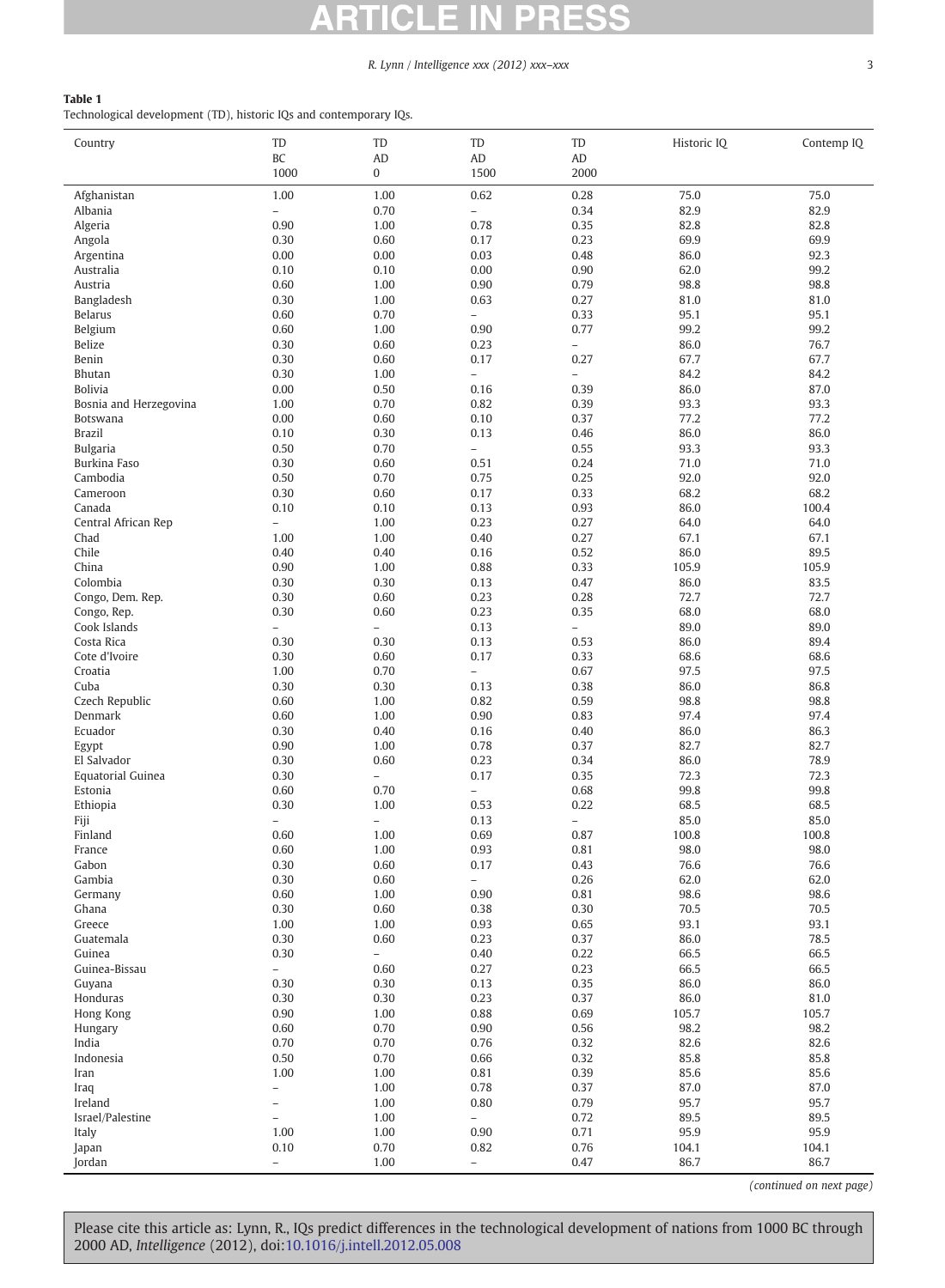#### $\overline{\phantom{a}}$ D D A C

### 4 R. Lynn / Intelligence xxx (2012) xxx–xxx

### Table 1 (continued)

| Country                  | TD                       | TD                       | TD                                                   | TD                       | Historic IQ   | Contemp IQ    |
|--------------------------|--------------------------|--------------------------|------------------------------------------------------|--------------------------|---------------|---------------|
|                          | BC                       | AD                       | AD                                                   | AD                       |               |               |
|                          | 1000                     | $\boldsymbol{0}$         | 1500                                                 | 2000                     |               |               |
| Kazakhstan               | 0.50                     | 1.00                     | $\overline{\phantom{a}}$                             | 0.33                     | 84.7          | 84.7          |
| Kenya                    | 0.30                     | 1.00                     | 0.23                                                 | 0.32                     | 75.0          | 75.0          |
| Korea, South             | 0.60                     | 1.00                     | 0.85                                                 | $\overline{a}$           | 104.8         | 104.8         |
| Laos                     | 0.50                     | 0.70                     | 0.75                                                 | 0.29                     | 89.0          | 89.0          |
| Latvia                   | 0.60                     | 0.70                     | $\overline{\phantom{a}}$                             | 0.58                     | 96.1          | 96.1          |
| Lebanon                  | $\overline{a}$           | 1.00                     | $\overline{a}$                                       | 0.53                     | 84.6          | 84.6          |
| Lesotho                  | 0.00                     | 0.60                     | 0.17                                                 | 0.25                     | 68.7          | 68.7          |
| Lesser Antilles          | $\overline{\phantom{0}}$ | $\bar{a}$                | 0.13                                                 | $\equiv$                 | 86.0          | 73.3          |
| Liberia                  | $\overline{a}$           | 0.60                     | 0.17                                                 | 0.28                     | 66.4          | 66.4          |
| Libya                    | $\overline{a}$           | 1.00                     | 0.78                                                 | 0.54                     | 84.6          | 84.6          |
| Lithuania<br>Macedonia   | 0.60                     | 0.70<br>1.00             | 0.85<br>$\overline{a}$                               | 0.48<br>0.41             | 94.6<br>90.5  | 94.6<br>90.5  |
| Madagascar               | $\overline{a}$           | 1.00                     | 0.33                                                 | 0.28                     | 78.3          | 78.3          |
| Malawi                   | $\overline{a}$           | 0.60                     | $\overline{\phantom{0}}$                             | $\overline{\phantom{0}}$ | 61.9          | 61.9          |
| Malaysia                 | 0.50                     | 0.70                     | 0.72                                                 | 0.57                     | 92.0          | 92.0          |
| Mali                     | 0.30                     | 1.00                     | 0.51                                                 | 0.17                     | 69.4          | 69.4          |
| Malta                    | $\overline{\phantom{0}}$ | $\equiv$                 | 0.90                                                 | $\overline{\phantom{0}}$ | 95.2          | 95.2          |
| Mauritania               | 1.00                     | 1.00                     | 0.17                                                 | 0.36                     | 74.1          | 74.1          |
| Mexico                   | 0.30                     | 0.60                     | 0.26                                                 | 0.45                     | 86.0          | 87.7          |
| Micronesia               | $\overline{\phantom{0}}$ | $\overline{\phantom{a}}$ | 0.13                                                 | $\overline{\phantom{0}}$ | 84.0          | 84.0          |
| Moldova                  | 0.50                     | $\overline{\phantom{0}}$ | $\overline{\phantom{0}}$                             | 0.33                     | 92.5          | 92.5          |
| Mongolia                 | 0.60                     | 0.60                     | 0.41                                                 | 0.37                     | 100.0         | 100.0         |
| Morocco                  | 1.00                     | 1.00                     | 0.41                                                 | 0.37                     | 82.4          | 82.4          |
| Mozambique               | 0.00                     | 0.60                     | $\equiv$                                             | 0.28                     | 70.4          | 70.4          |
| Myanmar                  | 0.50                     | 0.70                     | 0.75                                                 | 0.29                     | 86.7          | 86.7          |
| Namibia                  | 0.00                     | 0.60                     | 0.10                                                 | 0.34                     | 70.4          | 70.4          |
| Nepal<br>The Netherlands | 0.40<br>0.60             | 0.70<br>1.00             | 0.30<br>0.90                                         | 0.23<br>0.82             | 78.0<br>100.4 | 78.0<br>100.4 |
| New Caledonia            | $\overline{\phantom{0}}$ | $\overline{\phantom{a}}$ | 0.13                                                 | $\overline{\phantom{0}}$ | 85.0          | 85.0          |
| New Zealand              | $\overline{\phantom{0}}$ | 0.10                     | 0.13                                                 | 0.92                     | 90.0          | 99.3          |
| Nicaragua                | 0.30                     | 0.30                     | 0.13                                                 | 0.37                     | 86.0          | 78.8          |
| Niger                    |                          | 1.00                     | 0.44                                                 | 0.23                     | 61.2          | 61.2          |
| Nigeria                  | 0.30                     | 0.60                     | 0.47                                                 | 0.27                     | 73.7          | 73.7          |
| Norway                   | 0.60                     | 1.00                     | 0.90                                                 | 0.87                     | 97.0          | 97.0          |
| Oman                     | $\overline{a}$           | 1.00                     | $\overline{\phantom{0}}$                             | 0.45                     | 84.4          | 84.4          |
| Pakistan                 | 1.00                     | 1.00                     | 0.73                                                 | 0.33                     | 84.0          | 84.0          |
| Panama                   | 0.30                     | 0.30                     | 0.13                                                 | 0.40                     | 86.0          | 80.5          |
| Papua New Guinea         | 0.30                     | 0.30                     | 0.13                                                 | 0.36                     | 63.0          | 84.9          |
| Paraguay                 | 0.10                     | 0.10                     | 0.00                                                 | 0.35                     | 86.0          | 83.3          |
| Peru                     | 0.40<br>$\overline{a}$   | 0.50                     | 0.16                                                 | 0.38                     | 86.0          | 84.2          |
| Philippines<br>Poland    | 0.60                     | 0.70<br>1.00             | 0.58                                                 | 0.37<br>0.53             | 84.6<br>96.1  | 84.6<br>96.1  |
| Portugal                 | 0.60                     | 1.00                     | 0.85<br>0.97                                         | 0.67                     | 94.5          | 94.5          |
| Romania                  | 0.50                     | 0.70                     | 0.70                                                 | 0.49                     | 90.8          | 90.8          |
| Russia                   | 0.60                     | 1.00                     | 0.80                                                 | 0.48                     | 96.5          | 96.5          |
| Saudi Arabia             | $\overline{a}$           | 1.00                     | 0.48                                                 | 0.49                     | 79.5          | 79.5          |
| Senegal                  | 0.30                     | 1.00                     | 0.32                                                 | 0.32                     | 70.6          | 70.6          |
| Serbia and Montenegro    | 1.00                     | 0.70                     | 0.82                                                 | 0.27                     | 90.5          | 90.5          |
| Sierra Leone             | -                        | 0.60                     | 0.17                                                 | 0.23                     | 64.0          | 64.0          |
| Singapore                | $\overline{\phantom{0}}$ | 0.70                     | 0.72                                                 | 0.73                     | 92.0          | 106.9         |
| Slovakia                 | $\overline{\phantom{0}}$ | 0.70                     | $\overline{\phantom{0}}$                             | 0.63                     | 97.8          | 97.8          |
| Somalia                  | 0.30                     | 1.00                     | $\bar{ }$                                            | 0.29                     | 71.8          | 71.8          |
| South Africa             | 0.00                     | 0.60                     | 0.17                                                 | 0.54                     | 67.0          | 71.6          |
| Spain                    | 0.60                     | 1.00                     | 1.00                                                 | 0.68                     | 96.3          | 96.3          |
| Sudan                    | 1.00                     | 1.00                     | 0.38                                                 | 0.27<br>$\overline{a}$   | 77.5          | 77.5          |
| Suriname<br>Swaziland    | 0.00<br>0.00             | 0.00<br>0.60             | $\overline{\phantom{0}}$<br>$\overline{\phantom{a}}$ | 0.34                     | 86.0<br>80.5  | 89.0<br>80.5  |
| Sweden                   | 0.60                     | 1.00                     | 0.90                                                 | 0.86                     | 98.6          | 98.6          |
| Switzerland              | 0.60                     | 1.00                     | 0.82                                                 | 0.87                     | 99.1          | 99.1          |
| Syria                    | $\overline{\phantom{0}}$ | 1.00                     | 0.70                                                 | 0.31                     | 81.6          | 81.6          |
| Tajikistan               | 0.40                     | 1.00                     | $\overline{\phantom{a}}$                             | 0.29                     | 79.6          | 79.6          |
| Tanzania                 | 0.30                     | 1.00                     | 0.23                                                 | 0.27                     | 73.8          | 73.8          |
| Thailand                 | 0.50                     | 0.70                     | 0.75                                                 | 0.43                     | 90.1          | 90.1          |
| Tonga                    | $\overline{\phantom{0}}$ | $\overline{\phantom{a}}$ | 0.13                                                 | $\overline{\phantom{0}}$ | 86.0          | 86.0          |
| Tunisia                  | $\equiv$                 | $\overline{\phantom{0}}$ | 0.78                                                 | 0.38                     | 84.9          | 84.9          |
| Turkey                   | 1.00                     | 1.00                     | 0.83                                                 | 0.42                     | 89.1          | 89.1          |
| Turkmenistan             | 0.50                     | 1.00                     | $\overline{\phantom{0}}$                             | 0.41                     | 79.6          | 79.6          |
| Uganda                   | 0.30                     | 1.00                     | 0.26                                                 | 0.26                     | 72.4          | 72.4          |
| Ukraine                  | 0.60                     | 0.60                     | 0.85                                                 | 0.36                     | 94.3          | 94.3          |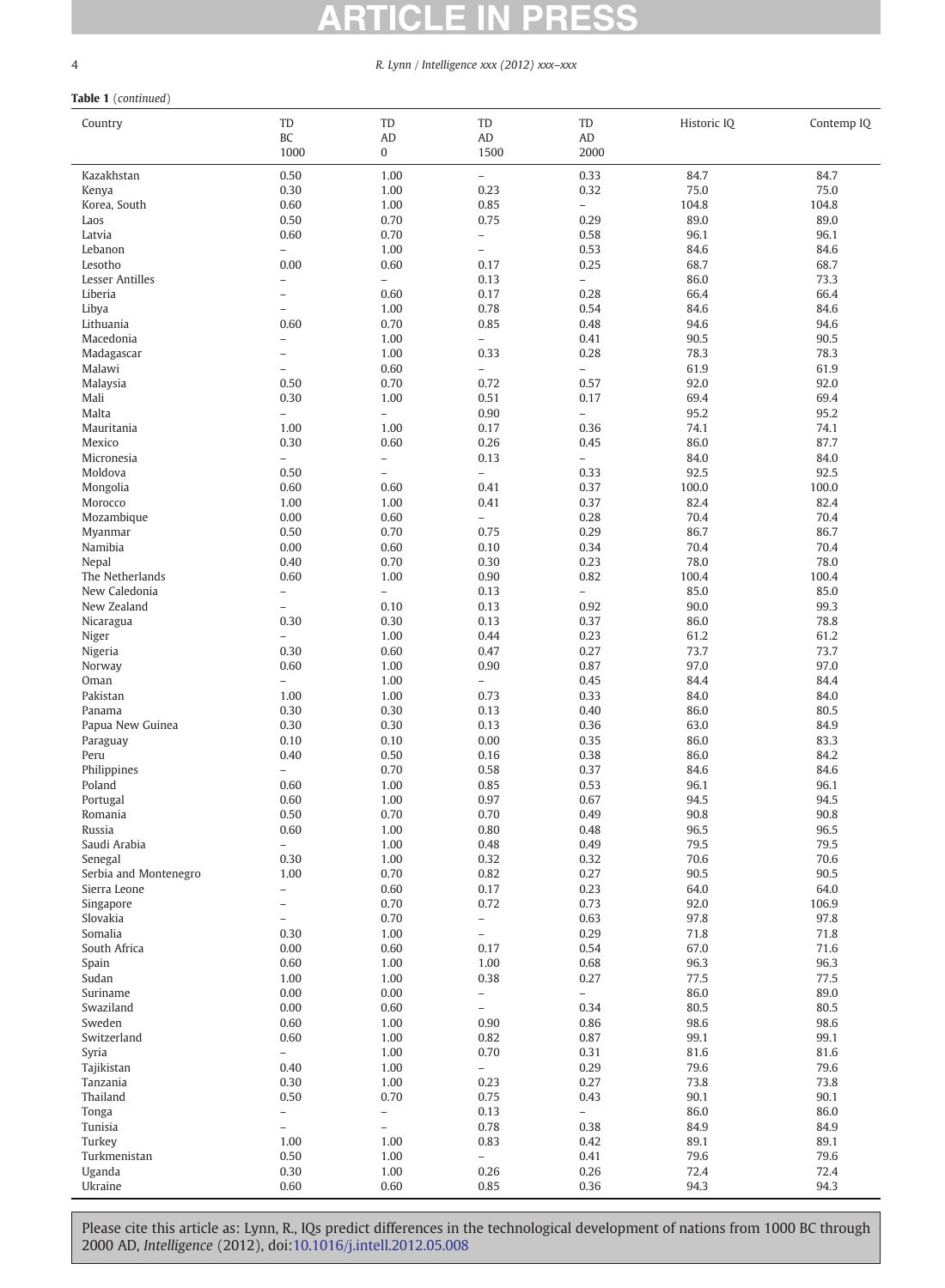#### R. Lynn / Intelligence xxx (2012) xxx–xxx 5

| Country              | TD                       | TD              | TD                | TD   | Historic IQ | Contemp IQ |
|----------------------|--------------------------|-----------------|-------------------|------|-------------|------------|
|                      | BC                       | <b>AD</b>       | AD                | AD   |             |            |
|                      | 1000                     | 0               | 1500              | 2000 |             |            |
| United Arab Emirates | $\overline{\phantom{0}}$ | $\qquad \qquad$ | $\qquad \qquad -$ | 0.63 | 86.9        | 86.9       |
| United Kingdom       | 0.60                     | 1.00            | 0.60              | 1.00 | 99.1        | 99.1       |
| <b>United States</b> | 0.20                     | 0.30            | 0.20              | 0.13 | 86.0        | 97.7       |
| Uruguay              | 0.00                     | 0.00            | 0.00              | 0.00 | 86.0        | 90.8       |
| Uzbekistan           | 0.50                     | 1.00            | 0.50              | 0.45 | 79.6        | 79.6       |
| Venezuela            | 0.30                     | 0.30            | 0.30              | 0.13 | 86.0        | 83.3       |
| Vietnam              | 0.50                     | 0.70            | 0.50              | 0.80 | 94.0        | 94.0       |
| Yemen                | $\overline{\phantom{0}}$ | 1.00            | $-$               | -    | 80.4        | 80.4       |
| Zambia               | 0.30                     | 0.60            | 0.30              | 0.19 | 71.2        | 71.2       |
| Zimbabwe             | 0.00                     | 0.60            | 0.00              | 0.17 | 73.2        | 73.2       |
|                      |                          |                 |                   |      |             |            |

<span id="page-4-0"></span>Table 1 (continued)

(the USA), three have a score of 0.1 (Brazil, Canada and Paraguay), while four have a score of zero (Argentina, Uruguay, Suriname and Bolivia). The low IQs (62 and 63) in Australia and Papua New Guinea and the low level of technological development (0.1 and 0.3) also contribute to the positive correlation between IQ and technological development in 1000 BC.

These results for 1000 BC are consistent with the work of [Baker \(1974\)](#page-5-0) who assessed the pre-historical technological and other developments of the major races and concluded that the Caucasoid and Mongoloid peoples were the most advanced, the Native Americans were less advanced, and the sub-Saharan African peoples were the least advanced. The present data are more fine-grained insofar as they distinguish between European and South Asian/North African Caucasoids. A more recent analysis arriving at similar conclusions has been presented by [Hart \(2007\)](#page-5-0).

In 0 AD, historic national IQs are again significantly correlated with technological development but the correlation has fallen to 0.18. At this time, technological development had increased in the nations of northern and central Europe. Thirteen of these nations north of the 45th line of latitude achieved a score of 1.0, and nine achieved a score of 0.7. About the same scores were present in southern Europe, where five nations achieved a score of 1.0, and three achieved

| Table 2                                                                          |  |  |
|----------------------------------------------------------------------------------|--|--|
| Correlation matrix for variables given in Table 1 (sample sizes in parentheses). |  |  |

| Variable      | TD 1000<br>BC | TD 0 AD   | TD 1500<br>AD | TD 2000<br>AD | Hist IQ   | Cont<br>IQ |
|---------------|---------------|-----------|---------------|---------------|-----------|------------|
| TD 1000<br>BC |               |           |               |               |           |            |
| TD 0 AD       | $0.63***$     |           |               |               |           |            |
|               | (110)         |           |               |               |           |            |
| TD 1500       | $0.57***$     | $0.71***$ |               |               |           |            |
| AD            | (98)          | (110)     |               |               |           |            |
| TD 2000       | 0.12          | 0.01      | $0.34***$     |               |           |            |
| AD            | (109)         | (129)     | (111)         |               |           |            |
| BC IO         | $0.42***$     | $0.18*$   | $0.63***$     | $0.61***$     |           |            |
|               | (133)         | (134)     | (120)         | (133)         |           |            |
| Cont IQ       | $0.35***$     | 0.05      | $0.57***$     | $0.75***$     | $0.91***$ |            |
|               | (133)         | (134)     | (120)         | (133)         | (145)     |            |

Denotes statistical significance at the 0.05 level.

Denotes statistical significance at the 0.01 level.

a score of 0.7. Thus, while in 1000 BC the nations of northern and central Europe were less developed those in southern Europe, by 0 AD the nations of northern and central Europe had caught up and achieved approximately the same scores as in southern Europe. There was a similar catch up in East Asia where Korea obtained a score of 0.6 in 1000 BC and 1.0 in 0 AD, and where Japan obtained a score of 0.1 in 1000 BC and a score of 0.7 in 0 AD. It is proposed that these catch-ups in the more northerly nations of Europe and East Asia are attributable to diffusion from the more southerly nations in which they originated.

Scores in 0 AD also increased in sub-Saharan Africa, where most countries achieved scores of 0.6, and nine achieved scores of 1.0 (the Central African Republic, Chad, Ethiopia, Kenya, Mali, Madagascar, Mauritania, Senegal and Somalia). However, technological development scores remained low in the Americas, where the highest score of only 0.6 was achieved in only four countries (Belize, El Salvador, Guatemala and Mexico, all obtained by the Aztecs and Maya), followed by 0.5 in Bolivia and Peru and 0.4 in Chile (obtained by the Incas). Nine of these countries obtained scores of 0.3, one had a score of 0.2 (the USA), three a score of 0.1 (Paraguay and Canada, Venezuela), while three had scores of zero (Argentina, Suriname and Uruguay).

Thus, it appears that by 0 AD technological developments that originated in Egypt, Pakistan and Iraq had spread throughout Europe, south Asia and the Middle East, North Africa, and much of sub-Saharan Africa. At the same time, technological developments that originated in southern China had spread north to Korea and Japan and south into Southeast Asia. But these technological developments had not spread to the Americas, where the Aztecs and the Incas had only begun to discover them independently. The relative backwardness of the Americas at this time compared with the higher level of technological development throughout sub-Saharan Africa, is the principal reason why the correlation between historical national IQ and technological development is quite low at 0.18 in 0 AD.

By 1500 AD, the situation had changed again. The correlation between historic national IQs and technological development has increased to 0.63. At this time, technological development had increased in the nations of northern and central Europe. The European nations achieved the highest technological development scores with a range between a low of 0.69 in Finland and a high of 1.0 in Spain and the United